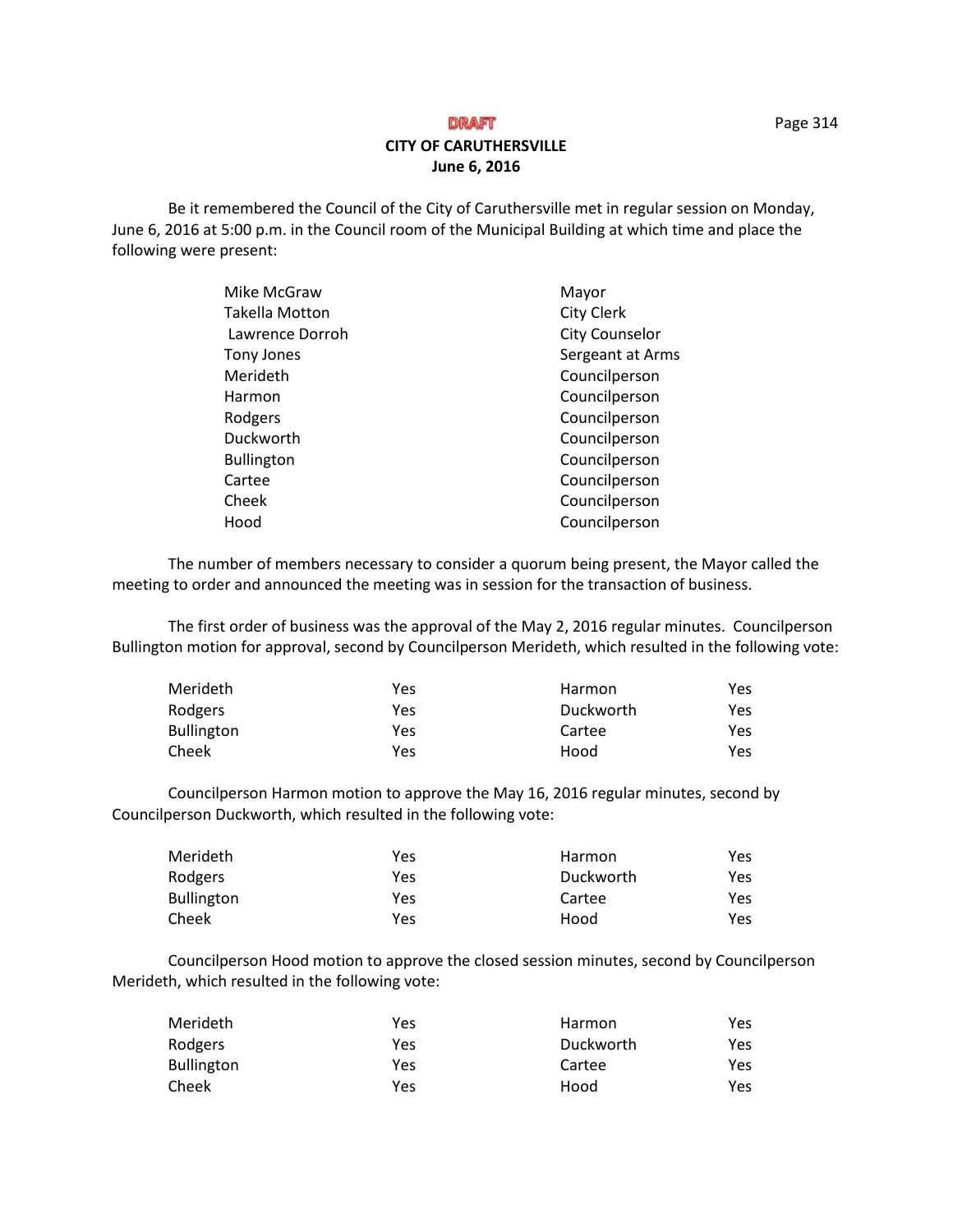#### Page 315

The next order of business was the approval of the reports and bills; Councilperson Merideth motion for approval, second by Councilperson Hood, which resulted in the following vote:

| Merideth   | Yes | Harmon    | Yes  |
|------------|-----|-----------|------|
| Rodgers    | Yes | Duckworth | Yes  |
| Bullington | Yes | Cartee    | Yes. |
| Cheek      | Yes | Hood      | Yes. |

Presentation of petitions, letters, and other communications; Mark V Reeder addressed the Council about the ferryboat incident that occurred in 1946. Mr. Reeder's goal is to have a magazine style writing that would be published in the local newspapers, and for it to have its own website. Mr. Reeder is looking at funding from the City and to have the copyrights. Councilperson Harmon suggested that Mr. Reeder contact the Historical Society, Mr. Reeder stated that the Historical Society wouldn't be meeting until August. Mr. Reeder wants to get the project underway, and the total budget would be \$3,000. Mayor McGraw stated a proposal would have to be submitted, and he would contact the Council, and a decision would be made at the next meeting.

The contract with Republic has been finalized and all issues were resolved in the City's favor. Counselor Dorroh recommends the approval of the contract. Councilperson Harmon motion to accept the agreement with Republic, second by Councilperson Cartee, which resulted in the following vote:

| Merideth          | Yes | Harmon    | Yes |
|-------------------|-----|-----------|-----|
| Rodgers           | Yes | Duckworth | Yes |
| <b>Bullington</b> | Yes | Cartee    | Yes |
| Cheek             | Yes | Hood      | Yes |

Councilperson Cartee made mention that when it's a holiday that the trash pickup would be a day late, but some residents were two to three days late, and commended Terry on taking care of the residents.

Mayor's report; Mike Deren was here May 25, 2016 and conducted open enrollment. The majority of the employees went with the base plan, only two employees and one retiree went with the buy up plan. The Mayor expressed concern with the police and fire department's vacation pay. The police department works 12 hour shifts, their one day of vacation cost them 1.5 work days. The fire department works 24 hour shifts, their one day of vacation cost them 3 work days. The Mayor stated he wanted to look at a fair, easy, and inexpensive remedy. Councilperson Cartee responded by saying the Police & Fire Committee had met and made recommendation to explore possibilities with Counselor Dorroh. July the 4<sup>th</sup> is on a Monday and Monday's trash will be picked up on Tuesday and so forth, Friday's will be on Saturday. Attempts will be made to remind the residents. Contracts are being prepared by A2H for the Cupples Building and Shifrin for the Recreation Center. The Marlar Loop has been revised to include Wal-Mart. The drainage project started and the crew worked three days, their truck broke down, and they should resume this week. John Chittenden has recommended looking at the flooding on West  $10^\text{th}$ .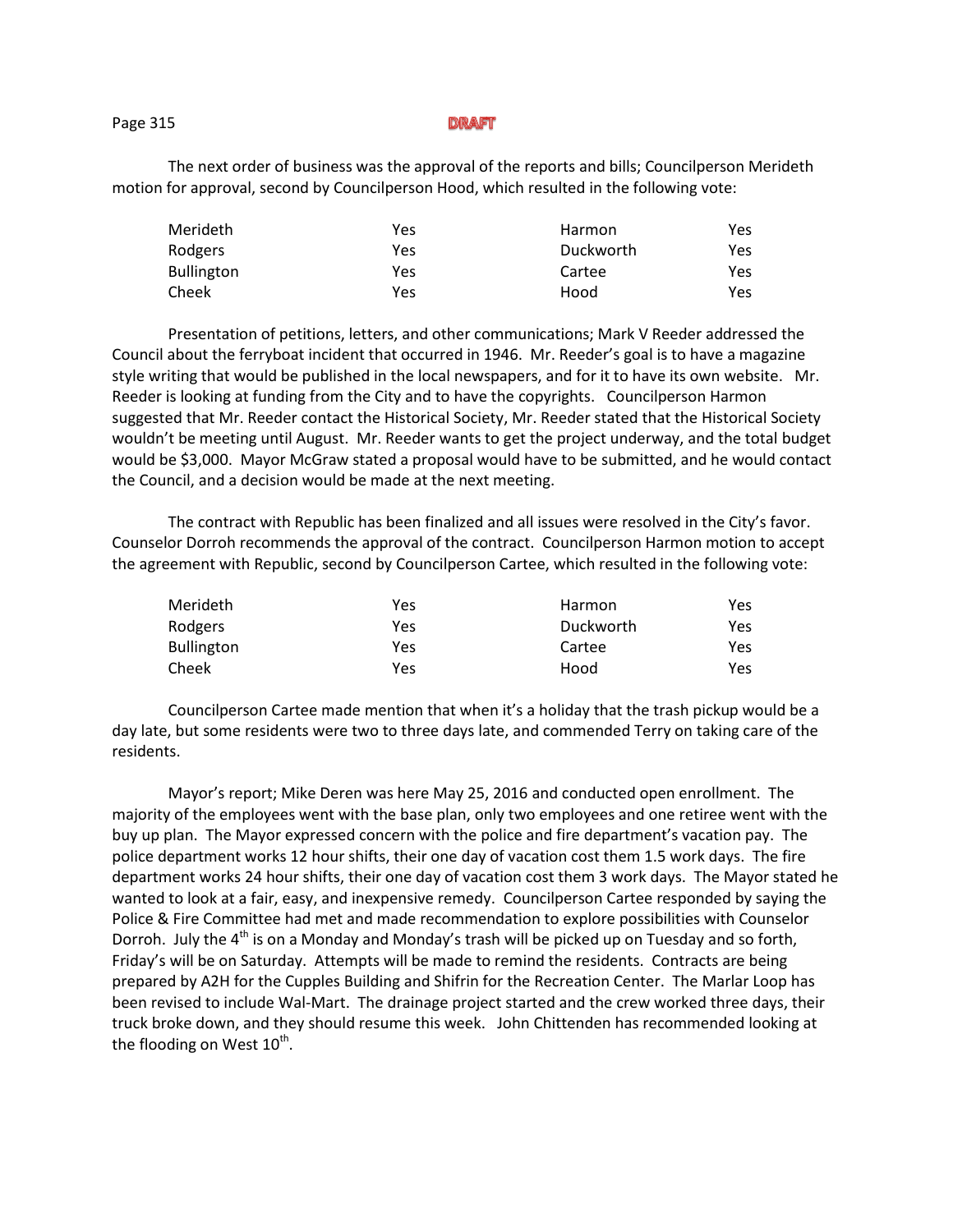The Lincoln and  $18<sup>th</sup>$  St. project has had water table issues, digging started and water was hit at 9 ft. G&C look to get started at the end of the week if the water goes down. The city's employee retirement plan is only at one percent of earnings. The anticipated cost for the existing plan for the 2015-2016 year is \$19,126. If the City keeps the current plan the 2016-2017 cost to the City will be \$9,300. If the plan would increase at 3 percent it would cost the City \$65,000 more. The County is at seven percent, and is paid totally by the County. Hayti is at three percent and Pemiscot Memorial Hospital is at seven percent with shared cost. Councilperson Bullington stated that she would like for the representative to come and make a presentation to the Council, so they could make an informed decision. The Mayor stated that he wanted the airport courtesy car to be taken out of service. After a lengthy discussion of whether or not the privileges had been abused, it was revealed that the keys to the vehicle were at pretty much liberty, no checks and balances. It was also discussed that one of the patrol cars could take the place of the one that is at the airport after the purchase of a new vehicle. It was also discussed that the insurance should reflect the courtesy car at the airport.

Councilperson Cartee reported that the police are looking at the concerns of getting in contact with the humane officer, and are working on getting some things in place. Cartee made recommendation the purchase of another vehicle in the amount of \$38,007 and the Resource Officer would get one already in service for daily use. Councilperson Cartee motion to amend the Asset Forfeiture budget in the amount of \$38,007 for the vehicle. Councilperson Rodgers second the motion, which resulted in the following vote:

| Merideth   | Yes | Harmon    | Yes  |
|------------|-----|-----------|------|
| Rodgers    | Yes | Duckworth | Yes. |
| Bullington | Yes | Cartee    | Yes  |
| Cheek      | Yes | Hood      | Yes  |

There were four fire calls from May 25, 2016 through June 6, 2016. On May 25<sup>th</sup> there was a rubbish fire on the South Ward limb pile, May 29<sup>th</sup> vehicle accident on I-55, May 30<sup>th</sup> an electrical line fell into a wheat field, and June  $6<sup>th</sup>$  a structure fire with moderate damage occurred on East 9<sup>th</sup>. The Local Emergency Operations Plan was reviewed by Mark Winkler from SEMA on May 25, 2016. All sections were brought up to date, and the Promulgation Statement was presented to be signed by all members of the Council. Charlie Jones recommended the appointments of Tyler Smith and Jerry Hudgens Jr. as fire fighters. Councilperson Cartee motion to accept the appointments, second by Councilperson Harmon, which resulted in the following vote:

| Merideth          | Abstain | Harmon    | Yes. |
|-------------------|---------|-----------|------|
| Rodgers           | Yes     | Duckworth | Yes. |
| <b>Bullington</b> | Yes     | Cartee    | Yes. |
| Cheek             | Yes     | Hood      | Yes. |

Councilperson Harmon reported that the Water & Sewer Committee consensus was to unequivocally stand by the \$100 meter deposits being paid 100% when application is made, and 100% of the \$20 late fee would have to be paid when due . If the deposit or late fee is not paid when due, then the services would be terminated. Councilperson Harmon motion to accept the recommendations of the committee, second by Councilperson Hood, which resulted in the following vote: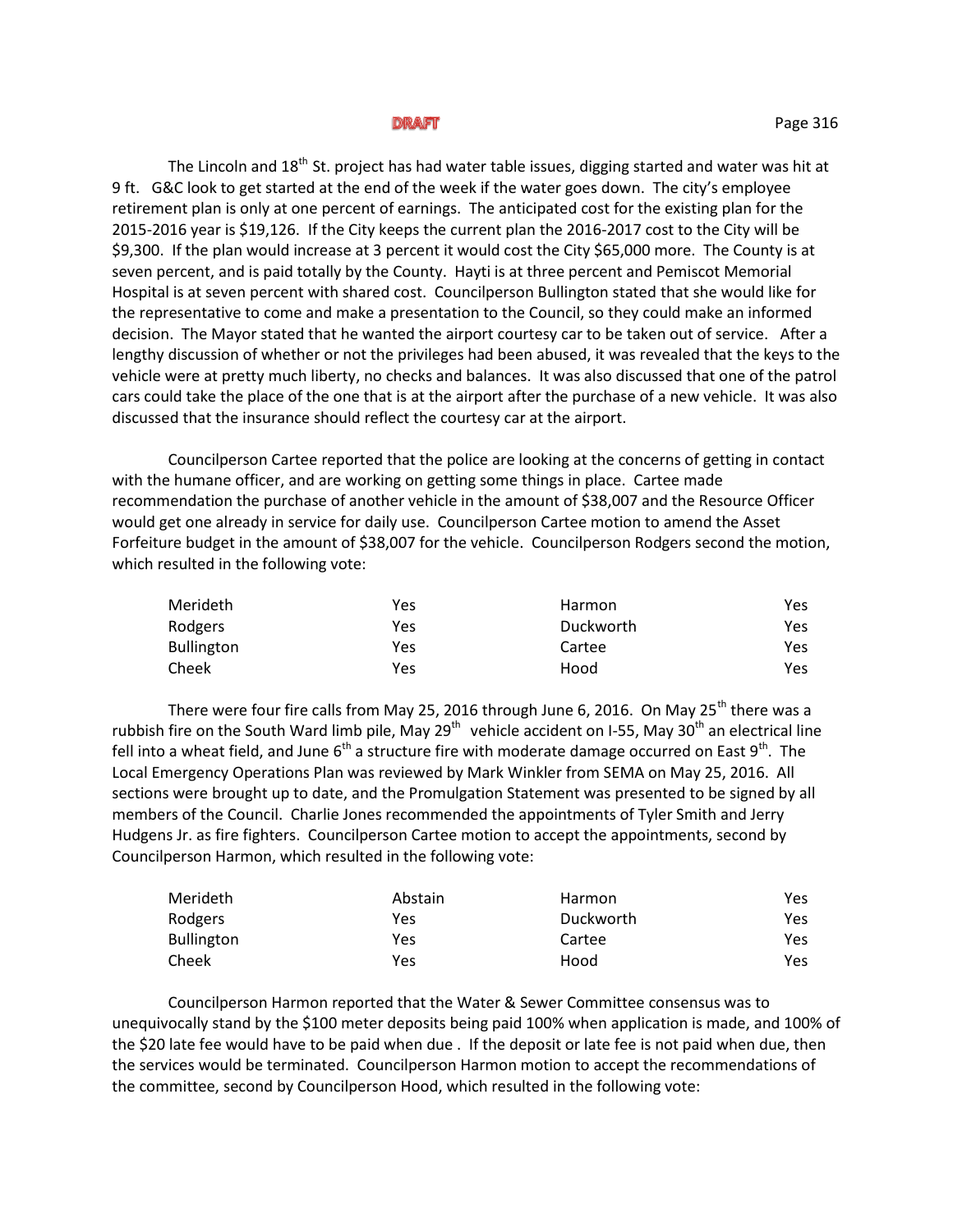Page 317

**DRAFT** 

| Merideth          | Yes | <b>Harmon</b> | Yes  |
|-------------------|-----|---------------|------|
| Rodgers           | Yes | Duckworth     | Yes  |
| <b>Bullington</b> | Yes | Cartee        | Yes  |
| Cheek             | Yes | Hood          | Yes. |

` The Water & Sewer Committee also recommends the hiring of an applicant for the Water Plant at an entry level position at \$8.50/hr. The applications would be screened by Paul Shaw and he would recommend the applicant to the committee for review. Councilperson Harmon motion for the Water & Sewer recommendations for the hiring, second by Councilperson Cartee, which resulted in the following vote:

| Merideth          | Yes | <b>Harmon</b> | Yes |
|-------------------|-----|---------------|-----|
| Rodgers           | Yes | Duckworth     | Yes |
| <b>Bullington</b> | Yes | Cartee        | Yes |
| Cheek             | Yes | Hood          | Yes |

Councilperson Rodgers reported for Street & Sanitation; the new tractor is in, the crew has continued with their daily operations. The Right of Ways and lots were mowed as the rain allowed, assistance was given to the water department with digging along a busted water main in the 200 block of Ward Ave. The street breaks are continuing to be filled, the street sweeper will be running all week long as the weather permits, and Erb Equipment performed the 500 hours scheduled maintenance on the backhoe.

Terry Rushing reported that ASA Asphalt bid for \$213,491.30 was the lowest bid for the Street Improvement Project which was budgeted for \$292,000, and asked for the recommendation for the contract to be awarded to ASA. Councilperson Merideth motion for the approval of ASA as the contractor, second by Councilperson Duckworth, which resulted in the following vote:

| Merideth          | Yes | <b>Harmon</b> | Yes |
|-------------------|-----|---------------|-----|
| Rodgers           | Yes | Duckworth     | Yes |
| <b>Bullington</b> | Yes | Cartee        | Yes |
| Cheek             | Yes | Hood          | Yes |

Terry Rushing issued two building permits, one electrical inspection that did not pass, and issued two occupancies for the Safe Rooms at the Elementary and Middle School. There were three residential inspections for occupancy, two passed one did not. Terry talked with the Ward Ave. property owner, and he stated that he would have the property cleaned up by the end of June. The Armory floors have been completed. Three runway lights at the airport have been replaced, and Terry will be getting a quote for the repairing of gutters and down spouts both for the airport and the Exchange Building. The fuel hoses at the airport also need replacing, and the windsock has to be put up.

Keith Davis reported that Larry Davis had talked with him about having a dedication ceremony at the ball fields in about three weeks for Mayor Rick Davis. Councilperson Bullington asked about the exercise equipment outside of the Recreation building. There have been several people that have expressed interest in purchasing the equipment. Counselor Dorroh stated postings at City Hall and the Recreation Center would suffice with the selling being as is to the highest bidder.